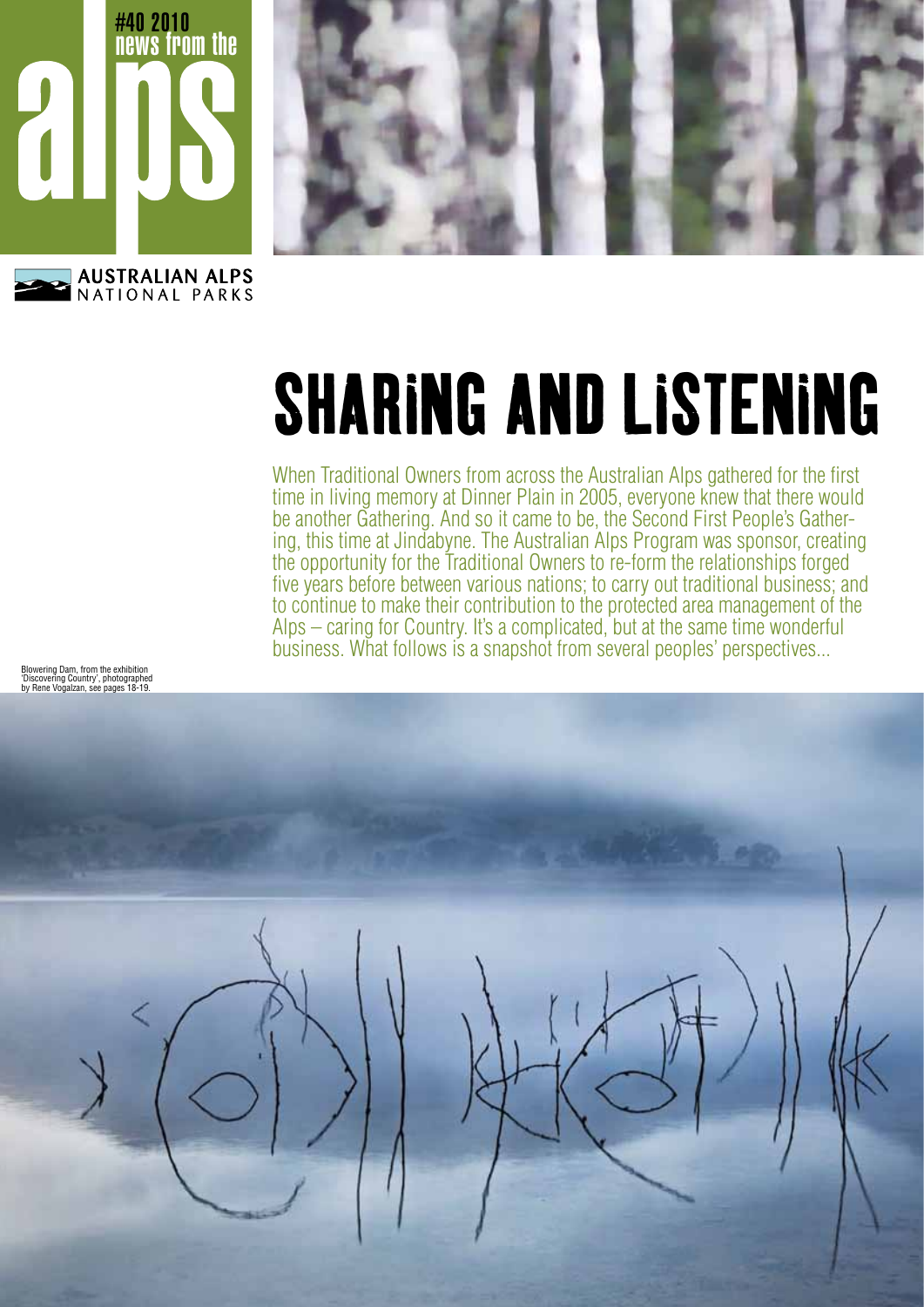All good things must come to an end (Chaucer). And so it is that my tenure as Manager of the Australian Alps Program comes to an end with this edition of *news from the alps*.

 Of course the good news is that the Alps Program doesn't come to an end. As many of the readers of the magazine would be aware, each of the ACT, NSW and Victorian parks agencies take turns hosting the Australian Alps national parks Program. It's all about sharing the responsibility and the co-operative management program remains one of the best models anywhere in the world. This can be largely attributed to the people that are involved in making it work. It has been my great pleasure and privilege to work alongside all the people I have come in contact with over the last three years both within and outside the park management agencies. You are people with a great passion and dedication to protecting the wonderful natural and cultural environment that is the Australian Alps. Please don't loose that passion and dedication. Thank you all.

 The hat passes to Anthony Evans from NSW (see page 4 and the contact details below). I know Anthony will do a great job as Program Manager. I wish him well.

 So it's "see you later" from me, not goodbye.

#### Rod Atkins program manager & editor

Published by Australian Alps national parks, Incoming Program Manager and Editor: Anthony Evans: NPWS office in Jindabyne (PO Box 2228, Jindabyne, NSW 2627), (02) 6450 5507, 0428 484 119, anthony.evans@ environment.nsw.gov.au.

For more information about the Alps, including information about the Parks, other publications and news, visit the Australian Alps Web Page:

> **Doris Paton**. (daughter of Rachel Mullet who is one of four Auntie Elders of the

www.australianalps.environment.gov.au Design and artwork by Tom Sapontsis. Editorial support by Elizabeth DeFriest 03 9534 7970. Printed on ISO 14001 Environmental Accredited paper.

A big thankyou to those who have made time to be interviewed; and to the photographers for their images. Without this support, *news from the alps* would not be possible.



Uncle Ernie Innes, a member of the Taungurung clan in central Victoria and Chair of the Victorian Alps Traditional Owner Reference Group, speaks of a Treaty. "The one major outcome of the second of the First People's Gathering, was a signed agreement by the Traditional Owners represented, to establish a Treaty to be known as the First Nations Bogong Treaty - a Treaty that is inclusive of all the First People of the Mountains and the Rivers of the Australian Alps. To begin the process of creating this Treaty, a working group is being formed made up of one male and one female from each of the three Australian Alps Traditional Owners Reference groups – New South Wales, Canberra, and the Victorian Alps Traditional Owners Reference Group. These representatives would share the vision for the benefit of all our people, producing a Treaty that would give equality to First Australians and restore to our people their dignity and self respect. We dare to dream that this Treaty would become inclusive of all First Australians, First Nation, Traditional Owner Custodians, across this nation, the Torres Straits and Tasmania. The journey has begun."

The Traditional Owner way of doing things is different from that of the government agencies charged with managing the Alps. To bring these closer together, Doris makes some suggestions.

For **Deb Melaluca**, the Gathering was an inspiration and a motivation. "I now have a better picture of what's do-able, how taking small steps and building partnerships can make this possible." Deb's role with the ACT Government agency Parks Conservation and Lands is a Visitor Services and Liaison Officer. She is not of Aboriginal descent, but was fortunate to be able to study a Cert 3 in Conservation and Indigenous Land Management with the agency's Aboriginal trainees, which opened up a new world. She has since been a 'driven' advocate for the Aboriginal staff in her agency and their perspective on Country. "Given my interest, I was invited to the Gathering and went with an attitude to help and observe. Not being an 'organiser' probably gave me a different view of the Gathering. It threw the situation 'upside down' so to speak as this very much a Traditional Owners' event and I was of the minority. I felt very honoured to be a part of it.

Ngarigo-Monero Nation) can see the overwhelmingly positive potential of these Gatherings. She also sees the places where, in her view, adjustments could be made to produce profoundly positive results.

"It was good for people to get back together after five years. It's also good to see some of our Elders coming back to Country. This is the country our ancestors walked and I watched my mother take her shoes off in the freezing cold – and that is a powerful image."

Doris is fully aware of her responsibility to carry, maintain and in the fullness of time entrust the knowledge appropriately to those who continue to care for Country. "It's important to keep building the relationships, to help make the management decisions through a proper consultative process. The agency people are trying but perhaps they need to listen more."

> Says Peter Jacobs (Parks Victoria Chief Ranger, Alps, as well as Convenor of the Australian Alps Liaison Committee), "It's

If a Traditional Owner organised the Gatherings the format would sit more comfortably. Prior to the planned Gathering, a summary of what was discussed

to look at the concept of an agreement drawn up between the nations and then between the nations and the agencies.

## **WELCOME<sup>®</sup>** & FAREWELL

 "These Gatherings are a means for park managers to listen to Traditional Owners and be influenced through their input. It's the Australian Alps Liaison Committee's objective to find the ways which bridge the gap between Traditional Owners' aspirations and hopes and what is achieved."

"Spending time with the Traditional Owners – meeting; talking; listening; learning; hearing how it was for Auntie Rae Solomon-Stewart living on the Snowy River as a young child; being accepted by the group; to sit under the stars and around the fire watching the Doonooch Dancers; being aware of the linking of ancestors to the present – it was transcendent."

Deb also found the Gathering incredibly valuable on another level: to have the opportunity to speak to people in the Federal Department about what else is happening in Australia and funding arrangements; and to hear about specific case studies such as the partnership between Parks Victoria and the Yorta Yorta Nation.

"People came with a positive, open and partnering attitude, and it felt just like it was – a Gathering. The general feeling for the next Gathering was that it should perhaps be less structured with more time to sit and be together, because it's a lot to cram into just a weekend."

at the last one could be circulated along with an update of related activities to bring everyone up to date – a neat move which would reduce the need for formal presentations from agency staff and leave more time for discussion.

"The elders need time to reflect and process what's being said; to rest and not become anxious through being asked to make decisions on the spot. If a Traditional Owner organises the next Gathering, there would be a general plan with a list of specific things to talk about, and working with this we'd develop our own way to get an outcome. For us, it's not just the outcome that is important, but also the process."

Doris is quick to stress that while for some agency staff letting go of the control of a meeting like this is difficult. "They're opening the door, inch by inch. But there are some people who have learnt a lot from the process. They have built good relationships. They understand that the Gathering is about sharing, about talking to the people who come, and to listen to what can be done differently. By doing this they will get the Elders talking to them."

a privilege and a pleasure to have the opportunity to support the Alps Traditional Owners to come together; to offer us all the opportunity to get together in a spirit of co-operation and goodwill."

 This pairing of the Liaison Committee and the Traditional Owners who take part in these Gatherings is ideal. Free of the more formal and administrative culture which is part of the daily functioning of the agencies operating within the Australian Alps, the Committee instead provides the means for more relaxed discussion and negotiation. (It's not by chance that the term liaison appears as part of its name.) And in this spirit of relaxed discussion, Peter listened as a range of topics were passed around – the process being facilitated by Chrissy Grant, (of Torres Straight Islander descent, with a long history in Indigenous Affairs and currently working in the area of Indigenous Heritage and Land Management).

 Says Peter, "Among them was the need to be able to access Country for ceremony and for traditional uses; to explore economic benefits for Traditional Owners through employment, training or fostering business potentially through agency access external grants; to recognise and respect intellectual property – contributions of knowledge given by Traditional Owners;

Those who gathered for the First People's Gathering at Jindabyne.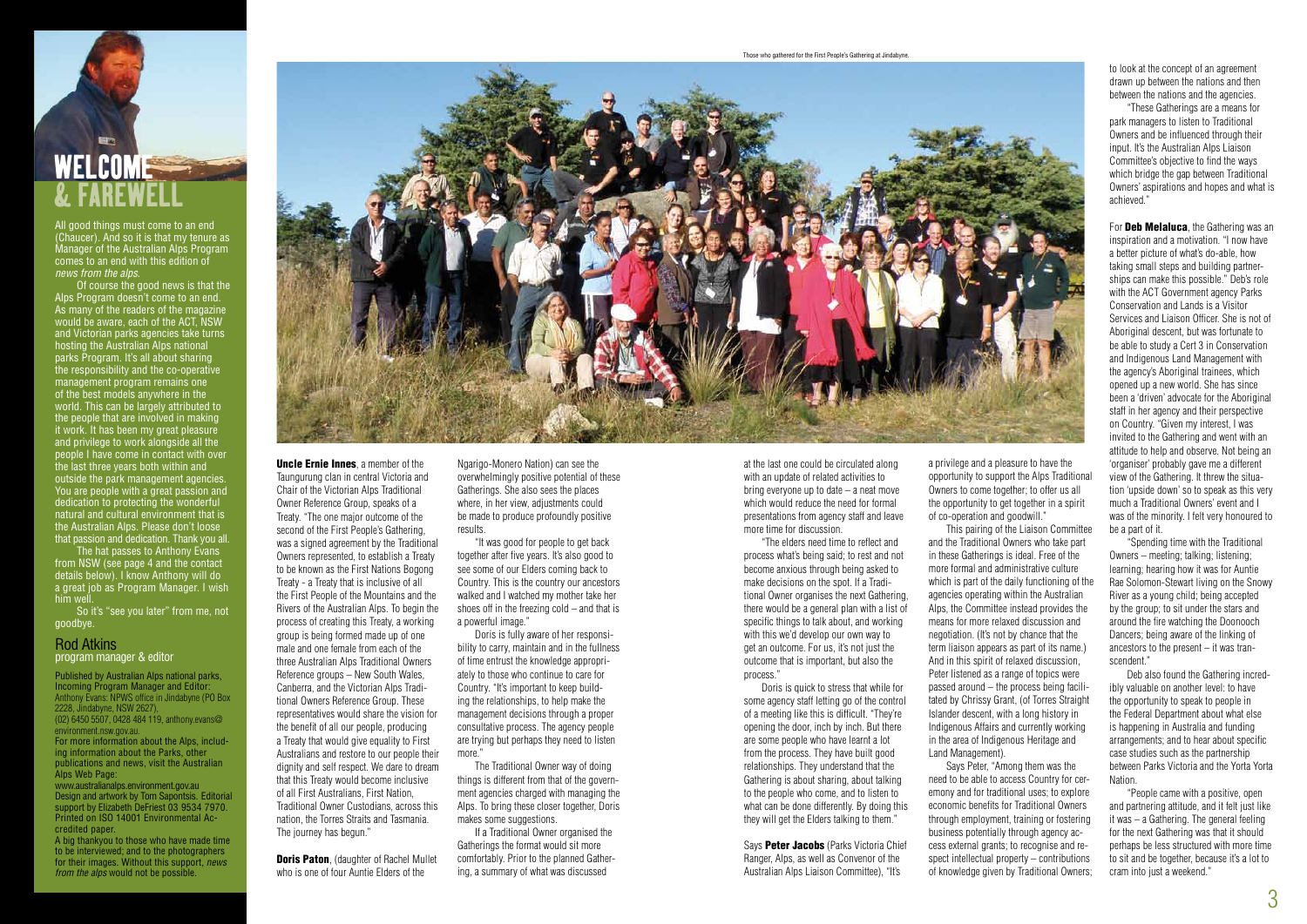The change-of-guard moment is upon us. It's been three years and the time has come for a new Australian Alps Program Manager to take on the role. As Rod Atkins heads out the door, Anthony Evans is walking in.

That Anthony hails from the New South Wales National Parks and Wildlife Service isn't a surprise, given that the role of co-ordinating the Program moves between the state agencies; a neat move

which helps to maintain a balanced perspective. In Anthony's case, the balance is personal, given his association firstly through growing up in and around the Victorian Alps; with his forestry career based in Canberra; his more recent role as Regional Operations Co-ordinator (NSW NPWS) out of Jindabyne; and his genuine enthusiasm for the Alps as a recreational walker, cyclist and cross country skier.

 "My aim, like the Program itself, is co-operative management across the Alps. It may be stating the obvious, but the Alps are a small focus within the management responsibilities for each of the agencies. In managing an issue - such as mountain biking – it's likely that there will be similarities and shared expertise amongst the Alps section of each agency, more so than perhaps within each agency itself. Having said that, there will always be differences between the Alps agencies, in the methods used as well as the overriding legislation, but we can continue to capitalise on sharing around the best of that expertise whilst respecting these subtle differences."

 Anthony's already out and about. "I'm looking forward to the next three years, to being out in the field, meeting people, learning about their work and visiting sections of the Alps I haven't had the chance to see before."

 Anthony can be contacted: NPWS office in Jindabyne (PO Box 2228, Jindabyne, 2627), (02) 6450 5507, 0428 484 119, anthony.evans@environment.nsw. gov.au.

As Rod Atkins' role as Program Manager comes to an end, Peter Jacobs, Convenor of the Australian Alps Liaison Committee looks back over the past three years...

## LET S WELCOME ANTHONY EVANS

 "The time has flown and many things have occurred during Rod's reign. A review of the Strategic Plan was one of the first things to occur and some significant changes were made to address the issue of working groups struggling with capacity and the need for more focus. Rod implemented these changes - the most significant for the Alps Program for many years -and established new reference groups with a refocus.

 In terms of positioning during Rod's time: the Australian Alps national parks gained National Heritage Listing and discussions with governments on World Heritage listing have continued; and the Alps is now part of Tourism Australia's National Landscapes featured destinations.

 The landmark report on the state of the Australian Alps Catchments was also completed and Rod contributed substantially on behalf of the Australian Alps to the IUCN connectivity and cross border forum in Kathmandu, continuing our international engagement.

 The science/management focus continued, in particular delivering the complex yet very successful visitor experience and alpine wetland forums along with many other workshops with themes as varied as cultural heritage, pest plants, Australian Alps Walking Track and deer management.

 Our engagement with the Aboriginal community took a great step forward with the establishment of the Australian Alps Traditional Owners' Reference Group and the holding of the second of the First People's Gatherings.



 There was also the considerable business as usual in developing, administering and running the program while servicing the AALC and Alps Heads of Agencies, of which Rod did a great job. Overall this has been a period of great achievement for the Australian Alps Program of which Rod should be proud. On behalf of the AALC may I thank Rod and wish him all the best for the future. In doing so I am delighted to welcome Anthony Evans from NSW NPWS as the new Australian Alps Program Manager."



## FAREWELL AND THANKS

Dr Greg Hollis, an ecologist with the Shire of Baw Baw explained various ecosystems during a walk up to Mushroom Rocks. Volunteers at the Long Tunnel Tourist Mine helped the group gain an understanding of why Walhalla exists where it does, and Michael Leaney (in an after dinner talk) explained how visitors now enjoyed the area on the Great Walhalla Alpine Trail. Participants were offered a wealth of information. There was a discussion about how to gather and present Indigenous culture information appropriately, especially in locations where stories may still be guarded. Ecological relationships were explained through several case studies: such as the fire history behind a patch of 40 year old wattles beside the track (fires in quick succession effectively remove the



Mountain Ash); or why the Baw Baw frog will likely survive the threat posed by the chytrid fungus (luckily, part of its habitat range is inaccessible to the local infected host frog species, the Common froglet). Perhaps most interesting was the answer to the fundamental question – why are there Alps?

 All this information was provided to each departing guest - a party bag filled with a download and a CD copy of the Alps Education Kit. And as the circus tent was lowered following yet another effective session, another batch of people with a great respect for this landscape and equipped with perhaps a greater knowledge, headed out to share what they know.

 Keep a look out for when the circus comes to a town near you...

In late May the location was Baw Baw National Park where a group of about 30 gathered at Rawson as guests of the Australian Alps Program. As in the past, the aim of Frontline, was to help these people with different perspectives and a common bond to become alpine ambassadors. Organiser Neville Byrne explains. "Whether you're taking a booking at the front counter or you're a ranger out in the Park, you each have the same role - a duty of care to provide good information, to speak about the Alps with knowledge."

 Over the course of two days, expert speakers left participants with exactly this. There was an understanding of Indigenous culture through Ricky Mullet of Parks Victoria; an exploration of the geology thanks to Dr Vince Morand of GeoScience Victoria; and

## WHEN FRONTLINE CAME TO RAWSON

The Frontline workshop is a bit like a travelling show. Weaving its way around the Australian Alps, it sets itself up in different locations to bring together those people who come face-to-face with Alps' visitors on a daily basis. Over many of the past 15 years, tour operators, rangers, resort staff and others have been able to gain a greater understanding of these mountains – the geology, biodiversity and cultural values - thanks to this roadshow thoughtfully tailored to each region.

Dr Vince Morand,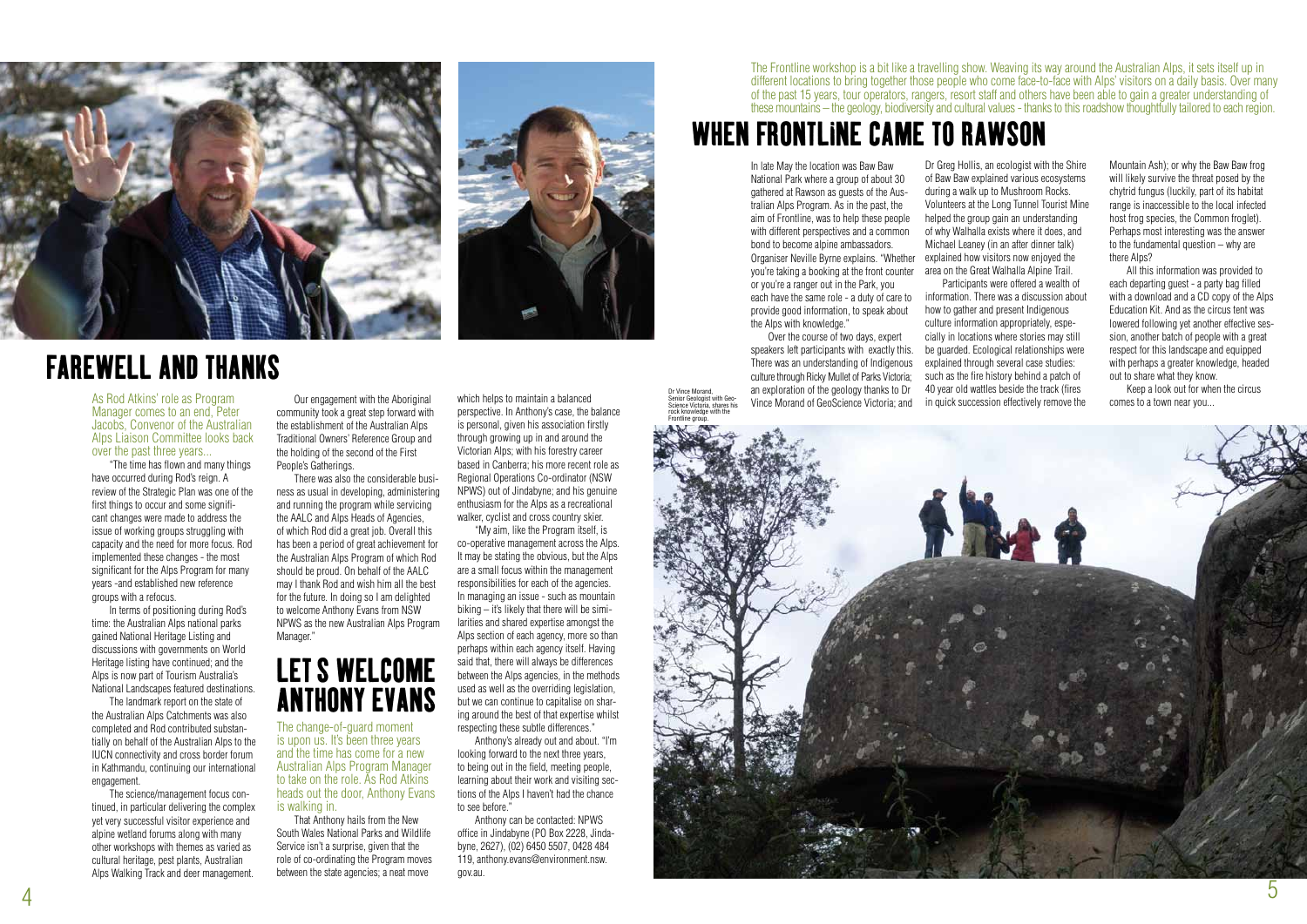The approach to Strategic Adaptive Management recognises monitoring the condition of the natural environment within pre-determined thresholds of potential concern and undertaking management response actions if the condition is unacceptable. These thresholds are important, and really set out to describe the end point sought by management relative to the objectives set. For elephants (for example) one 'threshold' may relate to a maximum percentage of a savannah woodland type being be a percentage of woodland that was It is really important that adaptive undisturbed.

> \*Dr Harry Biggs' visit was facilitated by IUCN's (International Union for the Conservation of Nature) World Commission on Protected Areas and sponsored by the Australian Alps Liaison Committee, and Park Agencies in Western Australia, Queensland, NSW, the ACT and Victoria. Parks Forum (the professional body for parks agencies in Australia, New Zealand and the United Kingdom) facilitated Dr Biggs logistics.

#### driving things from the field

Tony Varcoe (Manager of Research and Management Effectiveness, Parks Victoria) is one of the people who not only heard Harry speak, but presented two case studies as part of what was in fact the fifth Alps Science Management Workshop held at Beechworth.

 The two projects described by Tony are part of the of adaptive experimental management (AEM) projects begun by Parks Victoria about five years ago: in this case one on fox control and the other on English broom (*Cytisus scoparius*).

 "Even though we have had a large investment in both fox control and English broom control, there had been little data to demonstrate the effects of control programs on these pests. Therefore these latest two AEM projects were established to quantify the efficiency, effectiveness and environmental outcomes of different types of control treatments. In the case of foxes this was to test different baiting regimes (e.g. seasonal, continuous or pulsed), while three different herbicides were tested as control methods for English broom. Both projects took a very scientific approach and the results encountered provided a few surprises."

 In some ways Kruger is the ultimate national park – big native animals; fire; Indigenous peoples living in the park; ample funding – and while there are obvious differences between the South African and Australian scenarios, the adaptive management approach can be effectively applied wherever. "Harry explained that even if we're lacking the research, we can manage on a hunch as long as we think about what the outcome should be and then measure what we're doing and evaluate it. He also warned us that what we might expect to happen, might not, and that we'd need to be able to let go of the original hunch and move on. Monitoring is the only way this can take place."

disturbed and another end point could objectives and measures of success. Considering the prospect of implementing some of the Kruger National Park approach described by Harry Biggs, "We have very good external research partnerships, however one of our biggest challenges is in our *internal* science capacity. While we have a wealth of management expertise we have very few scientists or specialist ecologists in our regional areas to design and run future programs. The great value of the Kruger experience is that park managers have worked hand in hand with scientists to develop and document very clear park management management programs are owned and managed by our park managers, rather than be perceived as 'head office' science projects. They need to be initiated by regional park managers, used by them with trusted science, and delivered so that results can be quickly fed back into management."

 Somewhat prophetically, Harry Biggs warned his audiences not to be surprised by the surprises.

 As for the manager-researcher team approach, Pam says, "Their goals are different. The Manager wants to achieve the priorities on their job list in the quickest, most efficient way. The researcher is driven by different incentives."

 The results can now be applied in the field, both to improve the effectiveness of Parks Victoria control programs and hopefully maximise environmental outcomes. However both projects also demonstrated that AEMs require a great deal of commitment and appropriate upfront design to answer specific questions. "We produced a lot of information useful to management as well as raising a number of new questions."

#### sitting in the audience

Pam O'Brien is an Area Manager with the New South Wales National Parks and Wildlife Service, based at Jindabyne. "When I first heard about Harry Biggs and adaptive management I thought I knew what it was, and I thought I was already doing it. But hearing it directly from the source, I realised that while we may be doing it in some ways, we're not doing it as they are at Kruger."

There you have it  $-$  the essence of the Harry Biggs message, based on more than 15 year's work in strategic adaptive management in national parks. Harry is Program Integrator: Adaptive Biodiversity Outcomes, Kruger National Park (South Africa), co-author of *The Kruger Experience* (Island Press 2003) and therefore an ideal person to bring to Australia to share his knowledge\*. And share it he did, via a whirlwind tour that brought scientists, managers and the rest to hear him speak in Perth (thanks to Murdoch University and the WA Department of Conservation), Canberra (ACT Parks Conservation and Lands and Parks Australia), Beechworth (Australian Alps Liaison Committee); Melbourne (Parks Victoria), Sydney (Department of Environment, Climate Change & Water and the University of NSW) and Brisbane (QLD Parks & Wildlife Service and University of QLD).

 Working teams could be created by having them spend time together in genuine situations where they share the same goals. "We managers can have limited vision in dealing with specific issues. We've often asked ourselves, who's the brains of this outfit? Equally a managers role is to temper some of the less practical ideas of researchers."

 Pam's overall take on how best to use Harry's advice is, "While we're getting our act together in terms of monitoring, we need to do more research, specifically targeted as part of general practices. To do this the scientists need to tag along and gain a sense of the whole picture including any community sensitivities so that their contribution is relevant."

We are very lucky. It is a remarkably collegiate profession and there is no doubt that a shared view and commitment about conservation for a better Earth exists. For this reason, protected area management organisations are typically generous in sharing their knowledge and experience. Where some countries and organisations have become more advanced in some fields of management than others, there is a willingness to share such knowledge. This is the situation with Dr David Mabunda, Chief Executive of SAN Parks and hence his authorisation of a visit from Dr Harry Biggs to share with us the cutting edge thinking and on-the-ground experience found at Kruger National Park. There is no question that something innovative has developed at Kruger. Scientists and managers, working together in a shared way to problem solve and this is an important lesson for a world being affected by climate change.

We believe Australia is ready and open to learn more about this approach, which is why we invited Harry to speak – to explain how in the Kruger methodology, science and management work together to deal with complex problems in an adaptive way. We can learn from the SAN Parks model."

- Dr Graeme L. Worboys, Vice Chair of IUCN's World Commission on Protected Intains Biome and Connectivity

difference. It means that the complex and dynamic world of nature is being managed by scientists with detailed knowledge and understanding of the ecosystems concerned as well as by the operations managers who know the best way to implement actions. It is an important 'sciencemanagement' partnership approach in a world that is forecast to be constantly changing with climate change.

### thresholds of potential concern \*

 So how is a revolutionary approach like this adopted? "Certainly many people are receptive to this changed approach – the realisation that we're not dealing with static situations – it's happening world wide. At Kruger we saw that it takes time to develop a culture more appropriate for change. People need time to adjust, but the sooner a start is made the sooner big differences can be made."

 Harry recognises that subsistence cultures already understand this approach, and that we could do well to shift from a control-equals-good-management model to one where expecting-and-adapting-tothe-unexpected is more sustainable. "We'd do better to develop a sense that we need to relax and stop aiming to achieve 100 per cent control; that in fact we don't have ultimate control; that the systems are bigger in many ways than we can appreciate; and that we can't order them around."

 To some this may be a confronting approach: to others it's intuitive. It is somewhat difficult to get in sync, but once seen in action, the results help it spread by itself, across administrative and other boundaries and out over a landscape. "People just get into that way of thinking."

different approach to Park management."

 At the core of this fresh approach are the Kruger buddy teams – scientists and managers, working together on a daily basis, sharing the management responsibility. In action this broadly breaks down into: the scientist forecasting the best way to achieve an objective based on existing research; the manager undertaking the works; the scientist monitoring the outcome; then the scientist and manager reviewing how successful the work was and then adapting and planning the next steps. And so the cycle goes, on and on and on.

 This system is effective because science can immediately assist management. The revolutionary idea (for park management) however is that there is joint decision making for operational decisions. Australian managers are used to listening to scientists, hearing their advice and then making the best judgement (often based on experience) in undertaking their work. They may or may not use the science advice and accountability for the decision rests completely with the operations manager. This is being seen to be an 'old approach' particularly when the issues are so complex and where managers are held accountable for their decisions.

 In Harry's South African national parks model, not only do the scientists have an active role in setting the objectives of management in the first place, they help make operational decisions and help assess performance once the operations are completed. They are equally accountable for the decisions made. This is a huge

 What everyone heard was a description of the cutting-edge science-management buddy or team work scenario which is the basis of the Kruger management experience; on the ground, day to day.

 "I am only one of the many people who practice adaptive management at Kruger National Park. We've been fortunate that this approach was able to be started earlier than perhaps elsewhere in the world, through South Africa's relatively recent political change which brought with it an acceptance of change, a window of opportunity to try something new. This, combined with the high number of scientists at the Park, has meant that we've been exposed to new ideas which have led to a

#### a word from Worboys

"Professional protected area management is practised in most countries of the world and it is needed, with over 11% of Earth

reserved as protected areas!

Conservation)

## LISTEN TO HARRY

The world is more complex and less predictable than we thought. We've come to the realisation that we may have oversimplified things in the past and that our park management strategies are now seen to have been overly simplistic. We didn't understand the nuances of how natural systems behaved or that they are unpredictable. This is how Nature operates and it's how the world really works  $-$  it's often unpredictable. But we are learning to deal with that: we must dance together with the changes in order to influence and deal with them. It's ongoing for at no point can you hand over a recipe and walk away.

#### Dr Harry Biggs from Kruger National Park (South Africa) taking some time out of his busy lecture tour to see some of the Australian Alps (atop the Horn on Mt Buffalo).

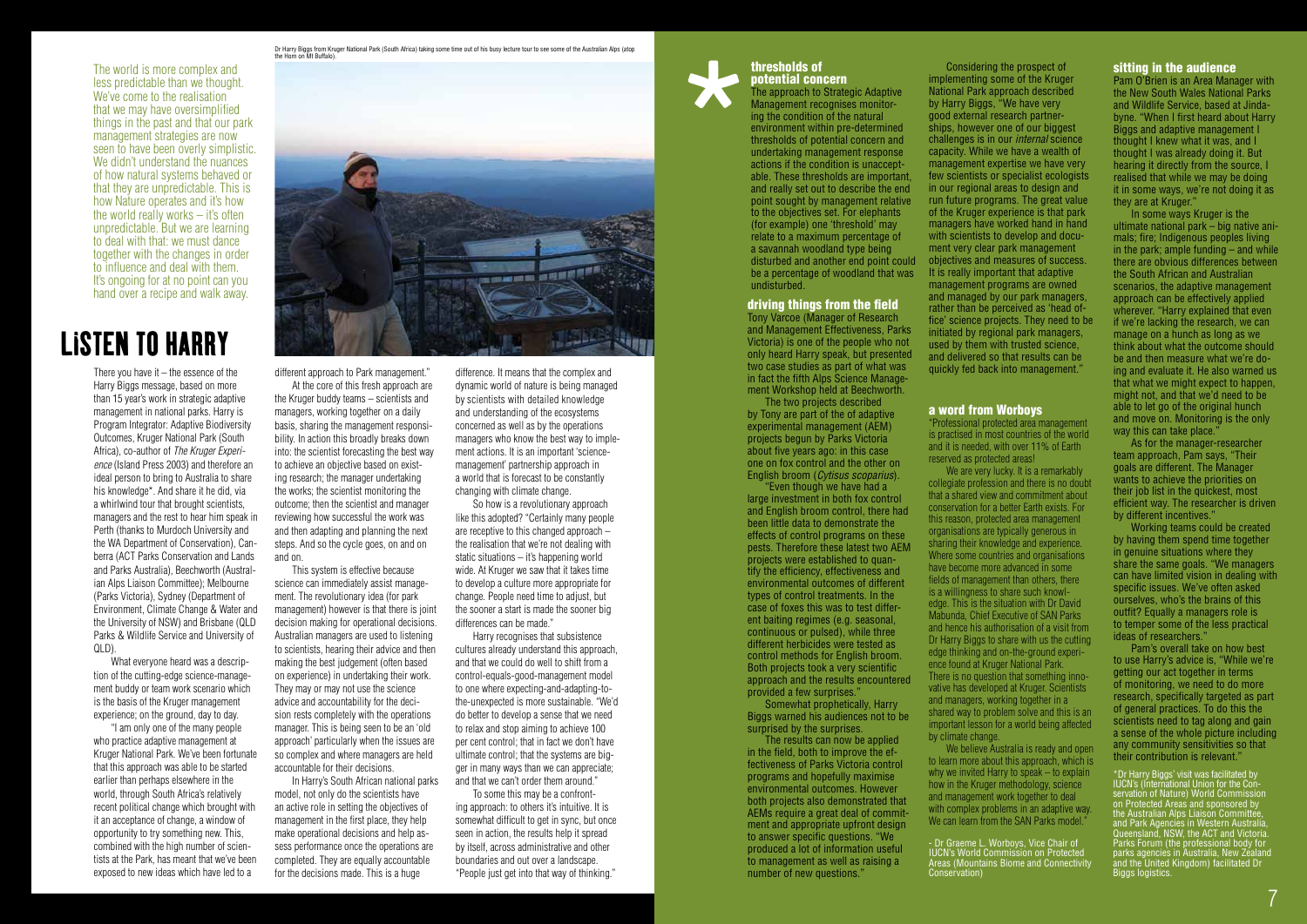"I've been keen to see the economic value of protected areas recognised... I'm pleased to announce today that the Alps have developed a brand new experience development strategy designed to give visitors the chance to better connect with this incredibly beautiful environment." In a nutshell, Minister Garret summed up the essence of the Alps' place in Tourism Australia's National Landscapes Initiative – that it is a remarkable tourism destination recognised as one of 15 destinations being promoted to an international market. And his support for the Alps' Tourism Strategy marks the beginning of the next phase. Ian Geer, Chair of Australian Alps National Landscape Inc. explains. "It's been ground breaking work and now that it has been formerly welcomed by its Federal patrons, is all set to go. Thanks to the body of work already undertaken, we've identified the priority action items: one of

which, a web presence under the wing of Tourism Australia, is now in place\*."

 The newly launched *There's nothing like Australia,* international advertising campaign, showcases the Australian Alps, two clicks in on the home page – an astonishing result borne from a well built relationship between the two partners, Tourism Australia and Parks Australia.

 However much is still to be done by many within the Alps who recognise the ultimate value of the Tourism Strategy. "The potential outcomes are significant. It's about managing this landscape sustainably for the many communities who depend on it. Our job now is to strengthen the products on offer at the destination."

phenomenon of high temperature thermal belts which help explain and to plan for extraordinary fire activity at times when people least expect it (for example at 3 a.m. in the morning). Information like this is crucial in an effort to make predictions, to better plan and provide greater safety for fire fighters.

> Yet again the Alps best operates as a unified landscape rather than a series of state-related segments. Step one is being achieved – experience seeking tourists know that the Alps exist. The next task is to present a unified front in terms of quality products and ease of access.

\* check out the link at www.nothinglikeaustralia.com/, under destinations.

OFF AND RUNNING

The ribbon's been officially cut. In his opening address at the international Healthy Parks, Healthy People Congress in Melbourne (April), standing in front of over 1000 delegates, Federal Environment Protection Minister Peter Garrett highlighted the release of the Australian Alps Tourism Strategy.

identifying previously unknown weak points in structures such as the hairline gaps between weatherboards." This type of information is again a critical part of protecting assets from unplanned wildfire in the High Country.

Held in Albury over two days in late May, around 20 researchers presented their work - to a 100-strong audience - in a format which limited them to 20 minutes in total, the focus being on how best to take the research findings and put them into a practical context. Neil Cooper, Manager of Fire with ACT Parks Conservation and Lands helped host the forum and in his view there was no question the forum offered a wealth of new information to take away and influence fire management protocols.

 "Rick McRae (ACT Emergency Services Agency) and Jason Sharples (Australian Defence Force Academy) presented their work on weather patterns in the high country, looking at the interaction of terrain and fire weather to help better make predictions. "Being aware of this type of information is absolutely critical. We now need to take this research and include

it when training airborne observers, so that when they spot these different kinds of winds, they can relay the information to the ground. "Their work has also identified the

> "For example, using a method of *if... then* statements, we could look at fire in a forest. *If* the burning litter was able to ignite the understorey, *then* this would produce a larger flame. *If* the burning understorey was able to ignite the mid storey *then* this would produce larger flames again. And *if* these larger flames were able to ignite the canopy, *then* larger flames again would result."

 Other parts of McRae and Sharples work also addressed fire-fighter safety issues as it questioned the previously held belief that the lee slopes are relatively safe from fire. "These results are changing the way we need to think when predicting fire behaviour or siting built assets in the future. With a growing understanding of how terrain and weather interact, we can better predict and therefore manage fire." In addition to this work and a number



of other presentations, it was the presentation from Justin Leonard (CSIRO) that grabbed the interest of those involved in alpine ski resorts. Justin explained his findings on protecting built assets,

 Whatever the findings, fire remains a complex issue. It was pointed out during the forum that "it all comes down to a trade off between managing the fire risk, the carbon, the water and the political environment." The more information that is available to the operational people in the field, the more rational and sensible decisions can be made to achieve positive and safe outcomes.

 And as we attempt to balance these we also need to push for the research to be incorporated into current philosophies and practices. "It's all about research adoption otherwise we've wasted our money and time. As managers we have a responsibility to make people aware of this information. It's our obligation to disseminate this to the people who can best make use of it on the ground."

For more information about the material presented visit www.bushfirecrc.com

## HIGH COUNTRY FIRE

Following seven years research into high country fire management, a group of people from every conceivable parks agency and fire authority across NSW, the ACT, Victoria, Tasmania and Queensland gathered to explore the results. Under the auspices of the Bushfire Co-operative Research Centre - a national body devoted to researching and sharing information on fire behaviour - this forum allowed science to meet on-the-ground practice. In a series of speed-dating-like presentations, the latest findings were shared amongst those people best positioned to make good use of them.

#### the new model

Phil Zylstra, the New South Wales Parks and Wildlife Agency's Fire Technical Officer, was one of the forum's presenters. His fire behaviour model – as part of his PhD research at the Bushfire CRC – is a radical departure from the traditional model based on fuel, terrain and weather. Phil's model does make use of terrain and weather, but instead of over-simplifying fuel as just a weight of material, it calculates what will burn with a series of up to 100 separate equations, fed with data taken from the plants in a specific landscape.

 "When I first began to look at fire, it didn't seem right to be making predictions primarily based on the dead leaves on the forest floor. According to traditional thinking, fuel is measured by weight so that the assumption is made that an area with 20 tonnes of fuel is twice as flammable as one with only 10. In practice however, there is no evidence to show that this is the case.

 According to Phil, to predict the likelihood of any of these stages, data on the physical structure and conditions of the *plants* making up a landscape is needed. This is then fed into the equations along with information about recent conditions, current weather and the lay of the land. Phil's model also has the capacity to update information, even allowing for adjustments to growth over time.

 Of course fire remains a remarkably dynamic force, but the model has already shown its worth, even when only partially completed when it was used to predict the behaviour of a fire in the ACT in February 2009.

 But what is probably key is that this tool's most valuable contribution will not be to help manage fire incidents, but rather how best to manage fuels in the landscape to optimise biodiversity.

\*

Experience seekers mountain biking at Mount Buller.

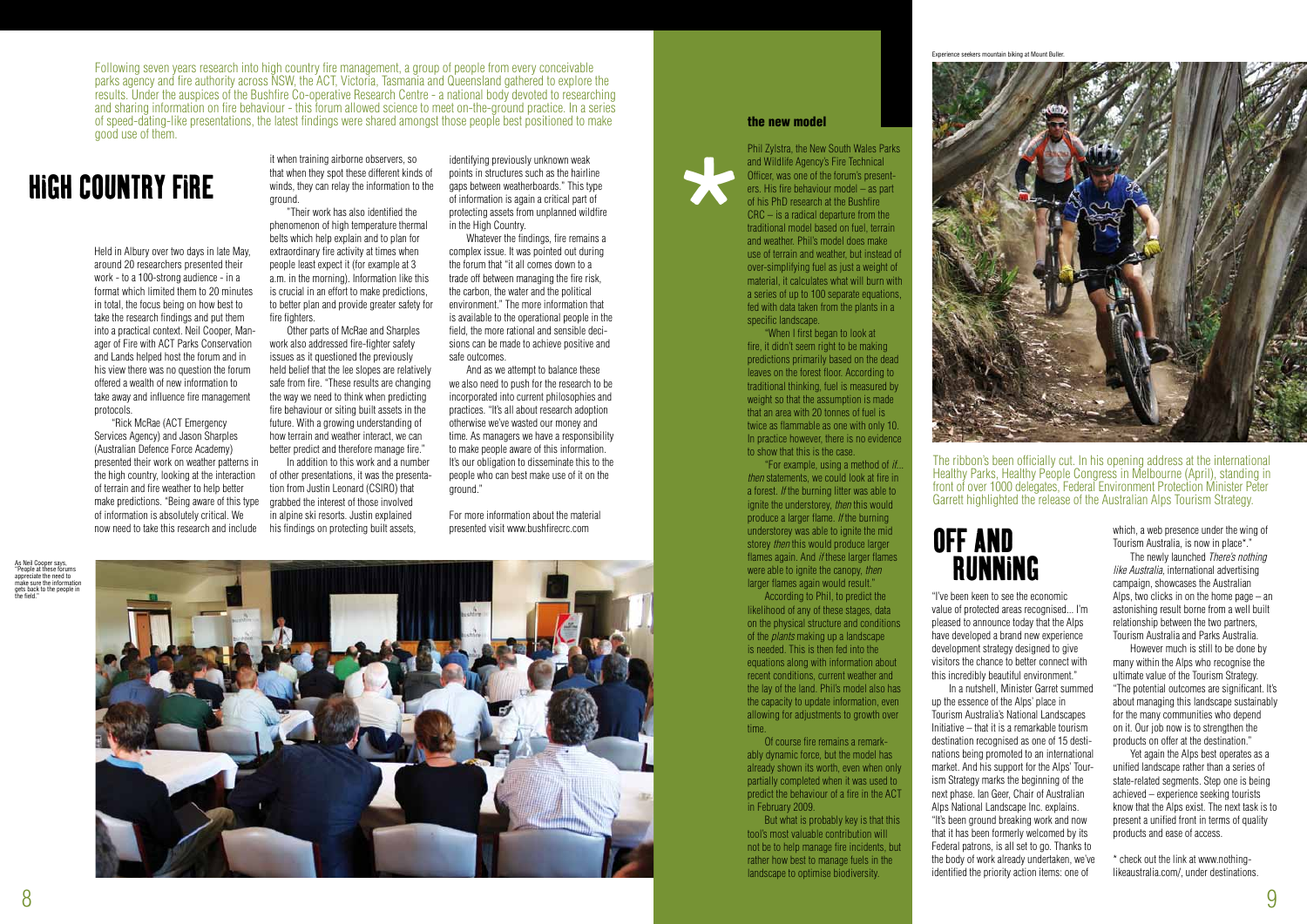A mixed bunch turned up for a Heritage Skills workshop held at Howman's Gap in late March. Parks staff, huts volunteers and experts came together to learn more about how best to care for all those special places dotted across the Alps that have a human connection.

> Which the 30 or so participants did. Yes there was meat – Burra Charter, processes and procedures – but then there was a chance to see what that meant in the real world. Like visiting the ANARE shed circa

> Hydroelectric, Indigenous, mining, huts and homesteads – the list was long and fascinating and so was the philosophy and methods behind their management. Better still was the way a large amount of information was put across, and if you're the type of person who breaks out in a rash when forced to look at a white board, this was *nothing* like that. Note for the future: this is the workshop of your dreams probably because in its list of objectives the organisers bothered to include two magic words – have fun.

1950, sited on the edge of Pretty Valley reservoir and used as part of Australia's Antarctic training for, among other things, cold water immersion. Standing there, participants dragged out the theory to feed the debate on the hut's significance, alpine relevance, and the most appropriate way to reflect that through demolition, restoration, or even the degrees of signage needed to help visitors appreciate the site. Or the group's visit to the late Masie Fawcett's now famous exclusion plots – sections of the Alps which were fenced off in the mid 1940s to learn more about the potential impact of cattle grazing. With the cows removed in 2003, the plots' original

function no longer exists. The debate here was the value of acknowledging past scientific work and conservation philosophy. It was also about the ongoing value of the data that has been collected continuously since then – information which is priceless for other current studies, particularly related to climate change.

 Also on the list of to dos were: practical demonstrations of restoration methods including slab splitting and masonry; after dinner speakers telling the many stories of the Alps; virtual tours of the Alps as a broader interpretive tool; and visits to some of the hydroelectric infrastructure.

 Above all it was a chance for people to make connections with others who have similar interests and responsibilities. A great event organised by the Cultural Heritage Reference Group. Do get along to the next one.

## BEYOND THE WHITEBOARD

There are benefits to being part of an exchange program that extend beyond the obvious. Parks Canada and Parks Victoria staff enjoy the broadening experiences that working in a fresh setting offers as part of an ongoing program, but sometimes it's the small moments on the side that are worth a great deal... like the recent get together one weekend in the Alps.

It was designed to be an opportunity for everyone to meet – exchangees from Canada and those from Parks Victoria who were either part-way through their exchange or about to begin one. Dannica Shaw (Alpine National Park), helped organise the get-together. Half way through her Canadian exchange she explains, "For me, being on exchange is full on  $-$  at the start, you don't know anyone and you're working in a new organisation - there can be a lot of challenges. We wanted to help

Also on display was the restored courtroom exterior, the interior of the partially restored courtroom, the restored chalet lounge room (complete with furniture and exhibits from the 1960s), and plans for stage two.

the Canadians with their exchange here and I wanted to share the Alps with them." Five Parks Canada people and their

families were taken on a camping trip which included a 4WD day trip up to the Craig's Hut and over Mt Stirling. "Three people are based in Melbourne so we were conscious that they may not have the opportunity to get up here, to show them a different landscape – the mountain ash and the snow gums. 4WD is not a common activity in the Canadian Parks

so we thought they would enjoy it, and we were really fortunate to have rangers Nigel Watts, Chris Clarke and Tamara Watson along to share their local knowledge."

 Anwareen Farouk lives in Ottawa, working in the National Office of Parks Canada in the Strategy and Plans Directorate. In Canada she is involved in management planning and reporting for national parks and national historic sites, and while here in Australia she's been working on a review of the Parks Victoria heritage management strategy.

 "The trip to Mt Stirling was good because it was an opportunity not just for the Canadian exchangees to meet but also the current and some past Parks Victoria staff who've been part of the program. It was a great way to relax with the others and find out how they experienced Canada, to share that feeling that we're all going through similar challenges.

 "It was also wonderful to have the opportunity to enjoy some of the experiences provided in the parks to visitors, especially the 4WD which is new to us. Visiting Craig's hut which was fabricated as part of the set for the movie *The Man From Snowy River*, was interesting given that while it is not authentic, it does have cultural values much in the same way we have a homestead known as Anne of Green Gables where the books' author grew up."

In a wonderful setting, amongst people who share the same values, the Canadians and Victorians enjoyed a roast dinner - beef and fetta with potatoes - on an open fire. "We've been made to feel very welcome. We've been treated so well. I've had experiences I will remember for my entire life."

## DIFFERENT PARKS, SAME VALUES

On show were the results of the first stage of heritage restoration works to what was originally a courthouse and police quarters(1890), but later became a thriving ski-lodge, for local communities and Snowy Hydro workers in the1960s. Prior to the restoration, the original 1890s building had been extensively modified and completely subsumed by 1960s additions. The NSW National Parks and Wildlife Service has been working on the project for just over a year and as project manager, Jennifer Hewitson, says, "The feedback we received at the open day was great . We're really encouraged to push ahead with further work on the site."

 Ultimately, the restoration when complete will bring together both the1890s and1960s building styles, and reconcile them into a modern, comfortable and versatile building to be used as the Kiandra interpretation and education centre. Long term plans include providing simple café and rest facilities as well as an exhibition space for local history.

## 1890 MEETS 1960

#### There was wind. And rain. And a daytime high of five degrees, but that didn't stop more that 150 people showing up to the open day at the Kiandra Courthouse and Chalet in Kosciuszko National Park.

#### Connectivity Conservation Management: A Global Guide (Edited by Graeme L. Worboys, Wendy L. Francis and Michael Lockwood; Earthscan 2010) is a worthy read for anyone in the business of protected area management. A collection of case studies including one featuring the Great Eastern Ranges Initiative\* and another - thanks to authors Rod Atkins (see inside front cover of this publication) and Gill Anderson (Visitor Services Co-ordinator for the East region of Parks Victoria) – describes the Australian Alps national parks Co-operative Management Program. While it's a pleasure to read, it's *also* chunky enough to offer up fresh ideas to even the most seasoned connectivity conservationists. Available through earthscan.co.uk \*for more information visit: www.

greateasternranges.org.au/

## BOOK REVIEW





Time to break for lunch at Cope Hut, Victoria's Bogong High Plains, after working out what holds it up.

Anwareen Farouk (Parks Canada, centre) and above to her right, Dannica Shaw (Parks Victoria), surrounded by those who gathered on Mt Stirling to share their exchange program experiences in an alpine setting.





NPWS manager, Steve Horsley officially opening the new Kiandra Courthouse.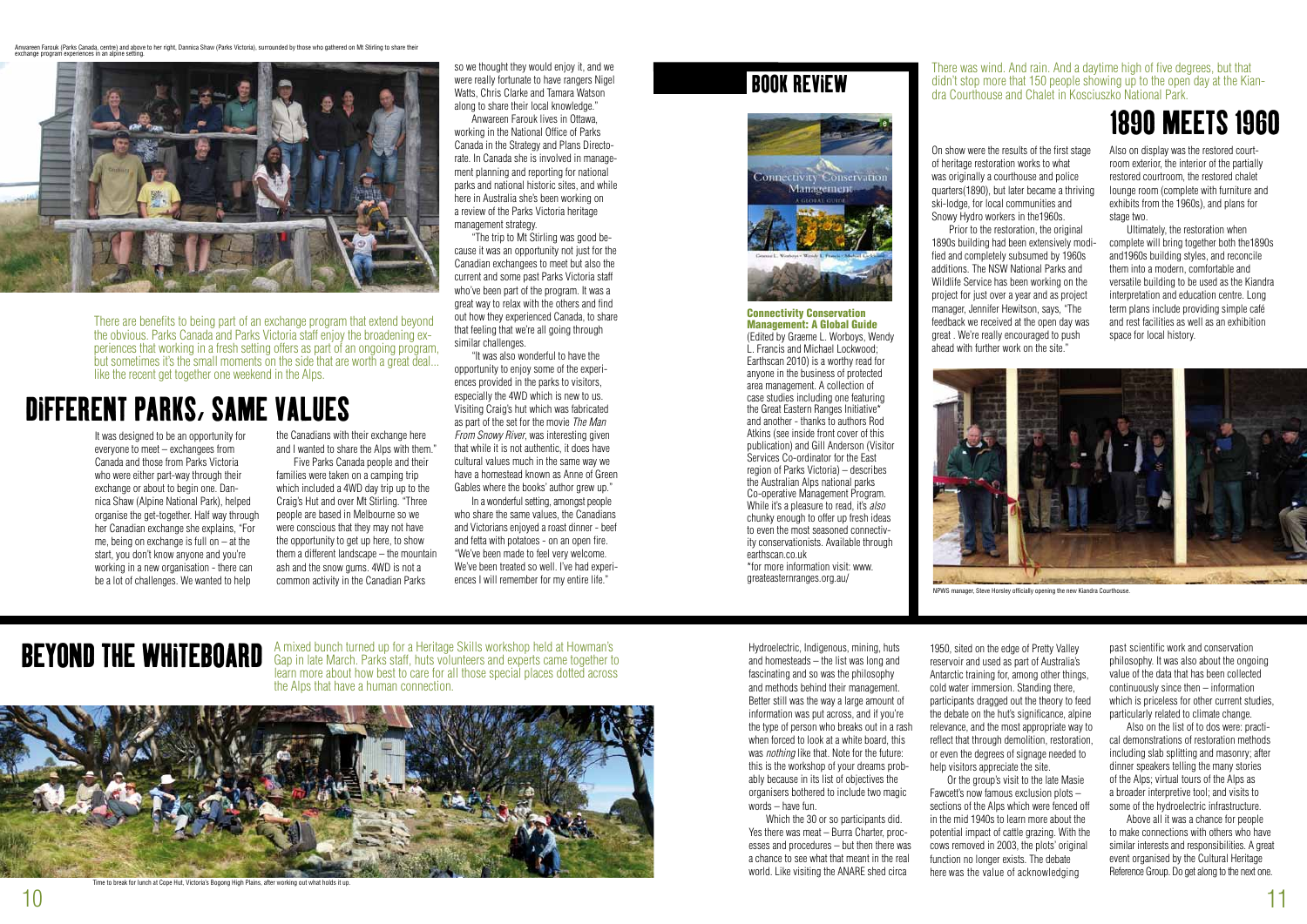"It was like a ship, out in the middle of the ocean, separated from the world by a single dirt road. Arriving late in the day, it was an island in the sky." Parks Victoria's Enzo Brotto is among those who currently care for the Chalet. "You feel the history."

It's this history, as much as the place itself, which was being celebrated on that day in early May. There were people everywhere: being guided through the buildings by well versed volunteers; listening to the brass band play in the dining room or a jazz trio breathe the 1930s back into the bar; viewing photography and art exhibitions with the chalet and mountains as their central themes; playing croquet on the lawns; relaxing in the cafe while younger visitors met Ranger Roo, had their faces painted or scored commemorative pennies.

 And through all this fun and activity, Mount Buffalo Chalet's value was re-visited from two perspectives: the building itself, but also the connection so many people have with the place through their experiences and memories.

 "Back in those early days, most families wouldn't have owned a car so to go on a country holiday you bought a package through the Victorian Railways. You'd get yourself to Spencer Street Station, then take the train to Wangaratta, then on to Bright where you'd be transported up to the chalet." For many years this would have meant an eight hour journey in a horse and cart. "The chalet was run by the Railways; staff wore the Railways' uniform; and it was run very much like a railway station."

> the future... It's exciting times for the Mount Buffalo Chalet as the tender process – to determine who will take out the new lease – draws closer to being finalised. Whoever does take on the responsibility to manage this wonderful site's future will enjoy the possibility of an up to 50 year lease (recently approved by Parliament and an improvement on the previous lease length of 21 years) as well as six million dollars of Parks' Victoria support towards an upgrade of the Chalet's essential services – power, water and sewerage. Watch this space...

 Open year-round, these chalet holidays weren't cheap and they allowed visitors to enjoy hiking, horse riding, boating and swimming in summer; skiing, skating on the lake, and bushwalks through the snow in winter. "In winter the alpine ash and snow gums are carpeted underneath with snow, hiding the untidy Australian forest floor. There's a crisp cleanliness to the air and it's quiet apart from the scrunch made by your feet on the snow." For what was back then an essentially English society, in a very different land, snow was

very special.

 Walking around the chalet so much of these past eras is evident just from the rooms and fixtures: the games room with its huge billiard table where WWll servicemen gathered for rest and recreation; the quiet reading room where women went to write letters and postcards home; the strange double door arrangement in some rooms to allow assignations to take place discretely.

 For a sense of what it was like to stay, The Honeymoon - http://www.youtube. com/user/ParksVic#p/u/10/9aKJyQn\_ sk - is a wonderful story, told by Laurel Whitcroft who first visited the Chalet in 1950 and then returned for other holidays.

There are five national parks and a wilderness park (not to mention another fist-full of significant areas), sitting within the Victorian section of the Australian Alps for which Parks Victoria is responsible. Known as the Greater Alpine national parks, together they are all managed to plans of various ages and styles which need to be periodically reviewed and refreshed – something that is happening right now, but taking the opportunity to bring them all into one landscape scale plan covering 900,000 hectares.

## A SHIP IN THE MOUNTAINS



When 500 guests are expected and 1800 turn up, you stop and take notice. In this case the party was being held to celebrate Mount Buffalo Chalet's 100th birthday, and the fact that so many people made the effort to be there is proof of their love for this alpine cultural icon.

> Known (not unexpectedly) as T*he Greater Alpine National Parks Management Plan*, it is designed to replace the existing more prescriptive plans with a strategic framework and vision onto which the detailed management of each area can be aligned.

The aim is to be visionary, to keep the Greater Alpine national parks heading on an agreed path with major aims and objectives sitting like landmarks along the way. As for the detail – the tactical things like works plans and projects – these are identified and the details defined on a needs basis, fitting like pieces into the main vision.

 All this is made possible through a logical hierarchy. The main plan plots the

strategy for a 15 year period. To produce and manage the detail, another five year plan sits beneath it acting as the implementation plan. And finally an annual plan – which could well be described as the works plan - converts strategy and vision into timing of tasks on the ground. Together there is direction yet the flexibility to shift course as to how it's put into practice, rather than implement something set in concrete up to 15 years prior.

 As part of this review, the web is helping in the drafting of the overall strategic vision. Visit Parks Victoria's home page (www.parkweb.vic.gov.au/) and click on the wePlan Alpine link (dead centre in blue,

www.weplan.parks.vic.gov.au/) and you're instantly part of a greater community of people, who are reading and commenting on the working draft of the plan. Of course the usual processes of formal public comment will also occur once the final draft is released, but this added means of circulation for comment prior to that is proving invaluable to the plan's development team.

 The ultimate aim is to have *The Greater Alpine National Parks Management Plan* tabled in Parliament by the year's end, a plan which is aligned with the Australian Alps Liaison Committee's own Strategic Plan.

## WEPLAN THE PLAN

1. Skating fashions of the 20's. 2. Fashionable ladies. 3. Chalet guests at The Monolith, 1914.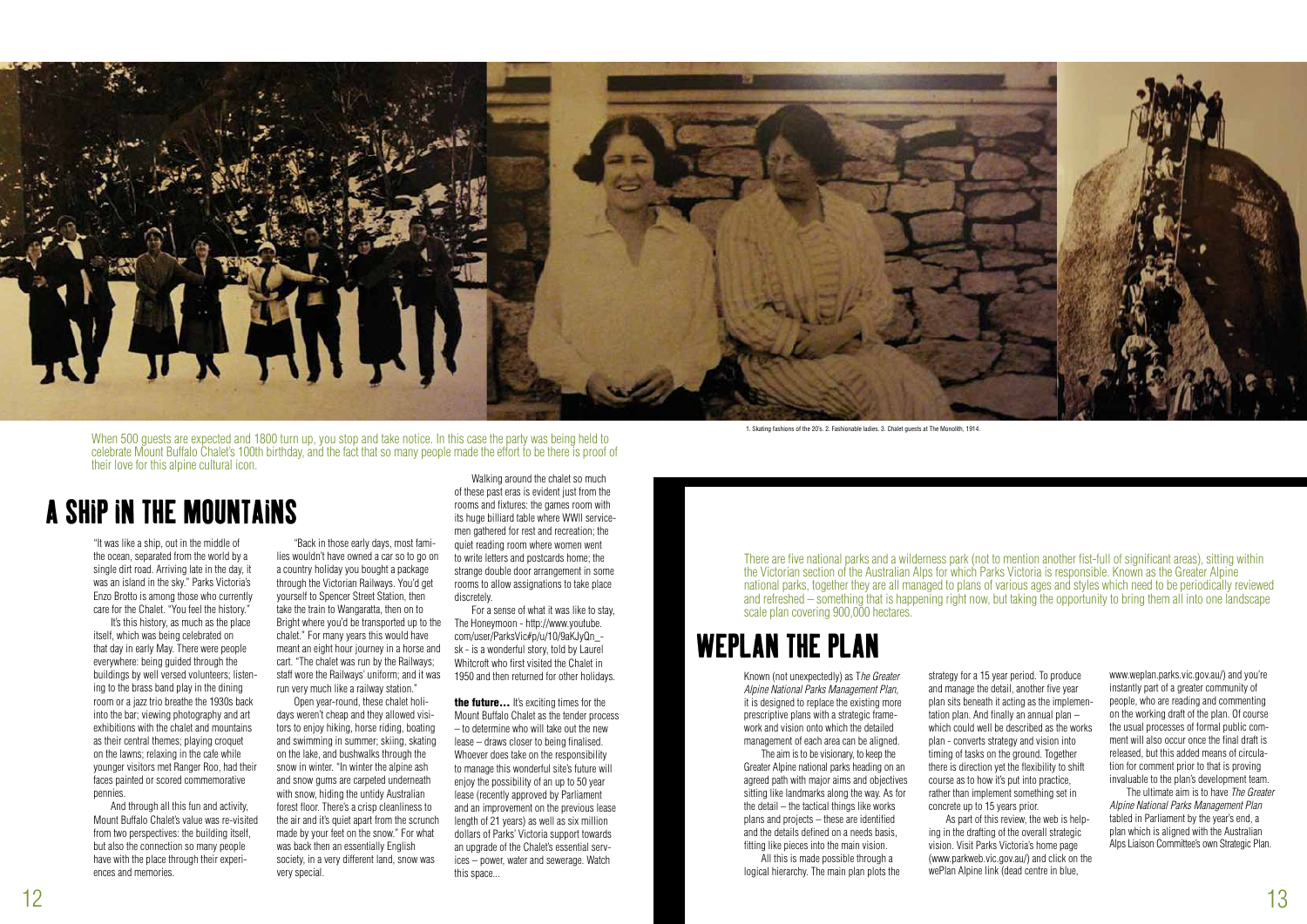And just as the Alps benefits from being managed as a whole, so does the Track. In the Track's case, this is achieved by the agencies with close support from various stakeholders, this experience and expertise being deliberately brought together every two years. Kevin Cosgriff, convenor of the Track's working group explains.

 "The main benefit of these meetings is that it keeps the Walking Track alive and relevant. If it's on people's radar, it's not only managed well but the experience you get from being on the Track is also improved." Attending the latest meeting, held at Falls Creek in late March, were agency

and, aspects of the operational plan – the day to day nitty gritty."

staff involved in the operational management of their various sections, along with members of the relevant national parks associations, walking clubs and tour operators. The format was clever: staff caught everyone up with the goings-on within their particular section while everyone present soaked it up and offered feedback destined to influence future management

decisions. "A thorough review was made at the previous meeting at Kosciuszko National Park's Currango Homestead in 2008, so this meeting was concerned with refinement of: the strategic plan – the overview –

 In practice this led to discussions on: a consistent approach to signage in the true wilderness areas (a well-loved and ongoing topic); how to improve web-based communications concerning the Track; and a tweaked vision statement. Despite the window of bearable weather closing too fast, the group made it out to inspect a section of the Track on the Bogong High Plains (Alpine National Park, Vic), proof of the Track's ultimate appeal. Whether you walk the entire length or sections, it's a significant part of the Australian Alps.

## ON TRACK

At first glance, the Australian Alps Walking Track (AAWT) is a 650 kilometre-long opportunity to experience the Alps on foot. But break it up into it's various sections, each managed by different units which themselves fall under the jurisdiction of agencies from Victoria, New South Wales and the ACT, and the track becomes a working metaphor for the Alps in general – precious beyond calculation due to the sum of its parts.

AAWT vision - for people to experience the uniqueness of a remote Australian alpine environment through the at rans creek in late match, were agency<br>AAWT vision - for people to experience the unit<br>provision of outstanding walking opportunities.

We had a very significant Alps anniversary recently and it passed pretty much unnoticed. On 12 March 1840, Count Sir Paul Edmund de Strzelecki KCB CMG FRGS MRS reached the summit of a peak above the Murray River Valley which he determined to be the highest around, and named it Kosciuszko. He was guided by two Aboriginal men - Charlie Tarra (thought to be a Gundungurra man from around Goulburn and whose name is given to the Tarra River and Tarra-Bulga National Park in the Strzelecki Ranges in Victoria) and Jackey (of whom unfortunately, little is known) - and was accompanied by James Macarthur (a son of John and Elizabeth Macarthur). This ascent was part of a larger expedition by the group, from the area where Canberra is now located to Westernport Bay in Victoria.

As it turned out, it seems he was actually on the summit of what we now know as Mt Townsend, located a little to the north of Kosciuszko and the second highest peak on the continent at 2,209 metres. Mt Townsend (now Mt Kosciuszko) was named after NSW Government surveyor Thomas Scott Townsend who surveyed the range in 1846-47 and established the source of the Murray River.

 Apparently the names of these peaks were simply swapped by the NSW Government in the early 1900s in recognition of Strzelecki's intention to give the name to the highest summit. If it weren't for that, perhaps Kosciuszko National Park might now be Townsend National Park. As it turned out, Strzelecki wasn't really a Count either. However, he did have several honours bestowed on him by the Government because of his exploratory work in Australia. Being Polish born, Strzelecki applied the name of the Polish patriot General Andrzej Tadeusz Bonawentura Kosciuszko who, in addition to commanding the 1794 uprising against Russia and Prussia to liberate Poland and Lithuania, also featured prominently in the American War of Independence and the house he lived in Philadelphia is an American National Memorial http://www.nps.gov/thko/ index.htm

So next time you go to Jindabyne, instead of rushing through to Perisher, Thredbo or to the bakery at Nugget's Crossing, slow down and take a wander in the park on the right just after you enter Jindabyne and have a look at the statue there of Strzelecki.

\*Rod is Program Manager for the Australian Alps Liaison Committee and editor of this magazine



## THE GREAT SWITCHEROO



Seems that spotting when you're on Australia's highest peak is more difficult than you'd expect. Rod Atkins\* explains.

Out in the field, keen Australian Alps Walking Track Workshop participants braved challenging weather.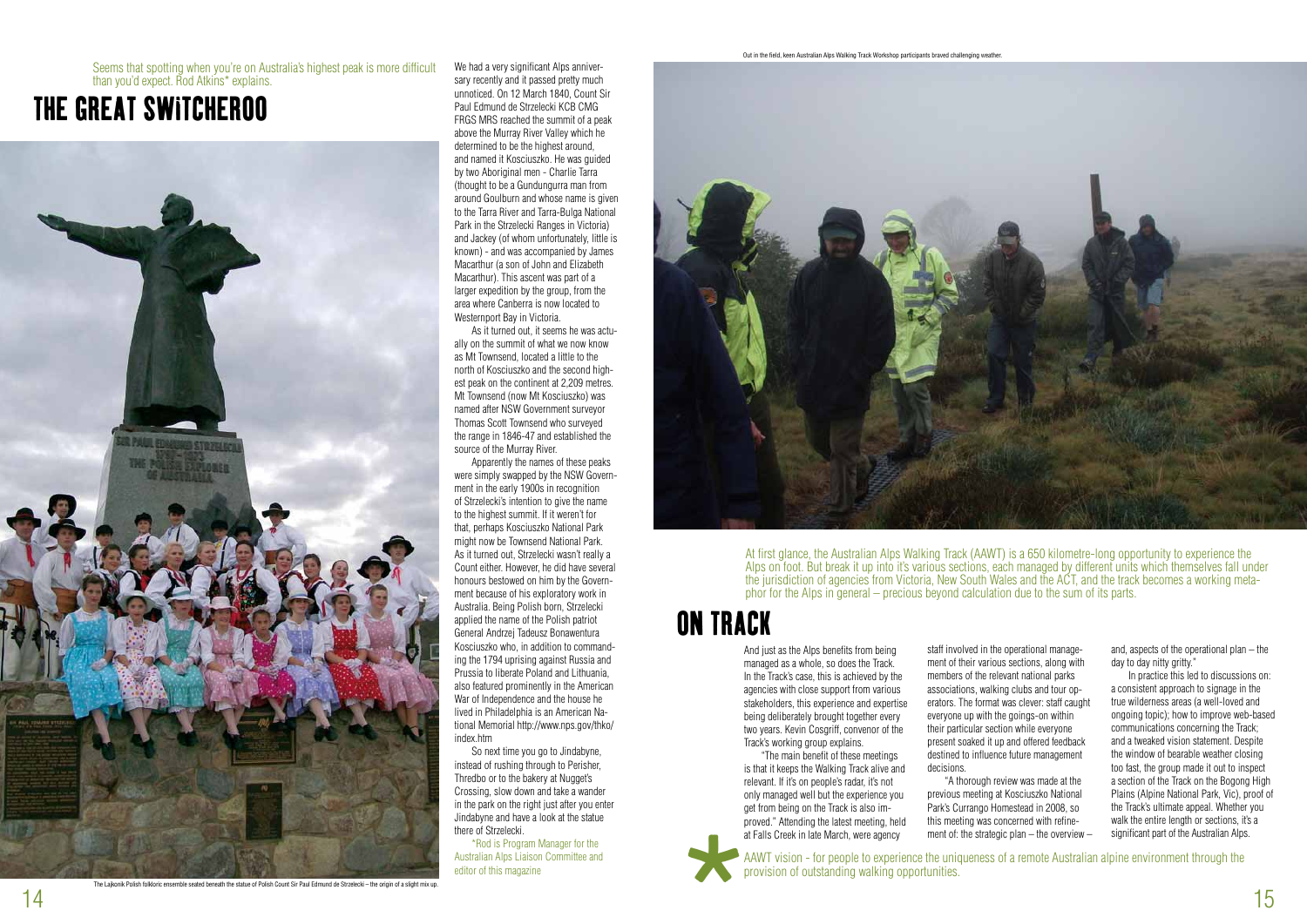It's adaptive management, but instead of each agency working in isolation on their own home patch, they come together to share their experiences and methods. That's what took place in early May when those involved in feral pig control in the ACT invited their equivalents from Victoria and New South Wales along to this year's control program. John McRae, Senior Ranger, Tidbinbilla explains...

 "It wasn't a workshop, but rather a chance to take a look at our annual control program, from the pre-briefing through to going out on the runs with the crews as observers. Our program breaks down into three sections, the pre-brief, the active phase

and the debrief which, based on good scientific process, looks at what worked well and what didn't." This last part, in the form of the post program report, feeds back into the beginning of the next cycle, influencing the following year's methodology.

 For example, last year's program threw up a few points worth fine tuning, developing easier-to-use data input sheets and, how best to manage the baits. "After a long and successful history, the program is currently in a transition phase. Regulatory changes mean that we need to find new toxins and new methodologies so it's back to the drawing board you might say. And any change needs to be carefully

managed to limit the impact on non-target species."

 This is where the bait stations, designed to deter all but the target species. are set up. "For the first three nights, using footage from the cameras, we aim to set out roughly two toxin-free sausage baits per pig. On the fourth night the baits contain the toxin." This cycle is repeated until no more pigs are seen visiting that particular baiting station, and then the process is moved on to the next likely site. This year's program took roughly three weeks, including the trapping used to catch those pigs which proved to be bait shy.

 Mike Rawnsley, Namadgi National Park's Ranger in Charge co-ordinated this latest session of the ACT's control program. "We had around 35 local staff at the briefing so that everyone likely to be rostered on over the next weeks would understand the new procedures. We also had Nick Jacobs from the New South Wales Parks and Wildlife Service and his team who came for the morning briefing and Jethro Bangay and John Silins from Parks Victoria who stayed for two days and helped do the set up."

A feral pig control program has been

running in the ACT since 1985, and this latest version is based on the information and experience that's been building since then. This year 1080 is being used, and the logistics behind its deployment is something to admire.

 Timing is the first factor used to the control program's advantage for as the colder weather sets in, the pig population moves down out of the high country and into more accessible areas. Previously identified fire trails are then dressed at intervals with one kilo piles of pre-soaked, smelly wheat. "We paint a marker at each point and monitor what's eaten over several days." Where the wheat is eaten, it's replaced and remarked so that over the course of a few days a picture emerges of habitual feeding areas. Armed with this information, the trick is now for the team to set up a true bait station. "You develop a sense for what works well  $-$  a bit of level ground a little off the road so that the pigs are relaxed with somewhere we can set up the motion sensing-infrared cameras."

## DR FORBES NO. 3 IS **COMPLETE**

 Mike believes this concentrated approach has distinct advantages. "If control was ongoing, and part of a ranger's usual round of duties, then the toxin would be out there all the time with the associated risks to non-target species. There would also be the risk that a bait station or trap wouldn't be checked when it should." The time of year is also an ally, reducing the area that would need to be patrolled which translates to staff hours and fuel.

 In terms of effectiveness, it's a case of programs like this knocking numbers way back. Feral pigs currently infest 40% of Australia and their reproductive ability – potentially two litters of up to ten young each year – poses an ongoing threat. "The fewer pigs we have the less ecological disturbance we can expect. When you see the damage they do, to the alpine bogs, especially after the damage caused by the 2003 fires, the effort is worth it." Or to put it another way, "Namadgi was set aside to supply Canberra's water and the pigs affect the quality of water we all drink."

Taking good management theory and putting it into practice is easy. Take the across-state-border gathering of people who deal on-the-ground with feral pig control in the Alps. Common sense shows that sharing what you know – about what works and what doesn't – makes everyone's life easier as well as helping to achieve the results everyone wants.

## WHAT THEY KNOW ABOUT PIGS

The original hut, constructed of slabs, burned first in1939 and was rebuilt in river stone. This river stone hut came to be known as Dr Forbes No. 2, named after the son-in-law of the Nicholson family who used the original slab hut, and this second reincarnation, as a base for fishing (which is ideal given it's location within the Geehi area along the Swampy Plains River). Like No. 2, this latest reconstruction is: a single room, gable roof structure; with a verandah overlooking the river; a chimney made from two 44 gallon drums; timber shutters instead of glazed windows; and corrugated iron roofing in short lengths as up until 1956, access to the hut was by pack horse. The reconstruction has been led by National Parks and Wildlife Service carpenter, Garry McDougal, assisted by contractor Geoff Becker and dedicated volunteers from the Kosciuszko Huts Association and the Perisher Historical Society.

 Around 80 people celebrated the opening in true Dr Forbes tradition with a smattering of gin and tonics, but that's another story...



Dr Forbes Hut, one of Kosciuszko National Park's five river stone huts, has been rebuilt again, this time following the 2003

# bushfires.

A helicopter is the only way to get a pig trap from the Glendale Depot to the top of Rendezvous Creek. Here Lee Pointon, on helicopter operations for the day.



Top: Dr Forbes as it nears completion in late April, Garry McDougal (NPWS carpenter) and volunteer John Anderson re-pointing stone walls bom Anderson to poming stone walls.<br>Relow: (from left to right) Geoff Becker, Garry and Jock Forbes (son of John Forbes).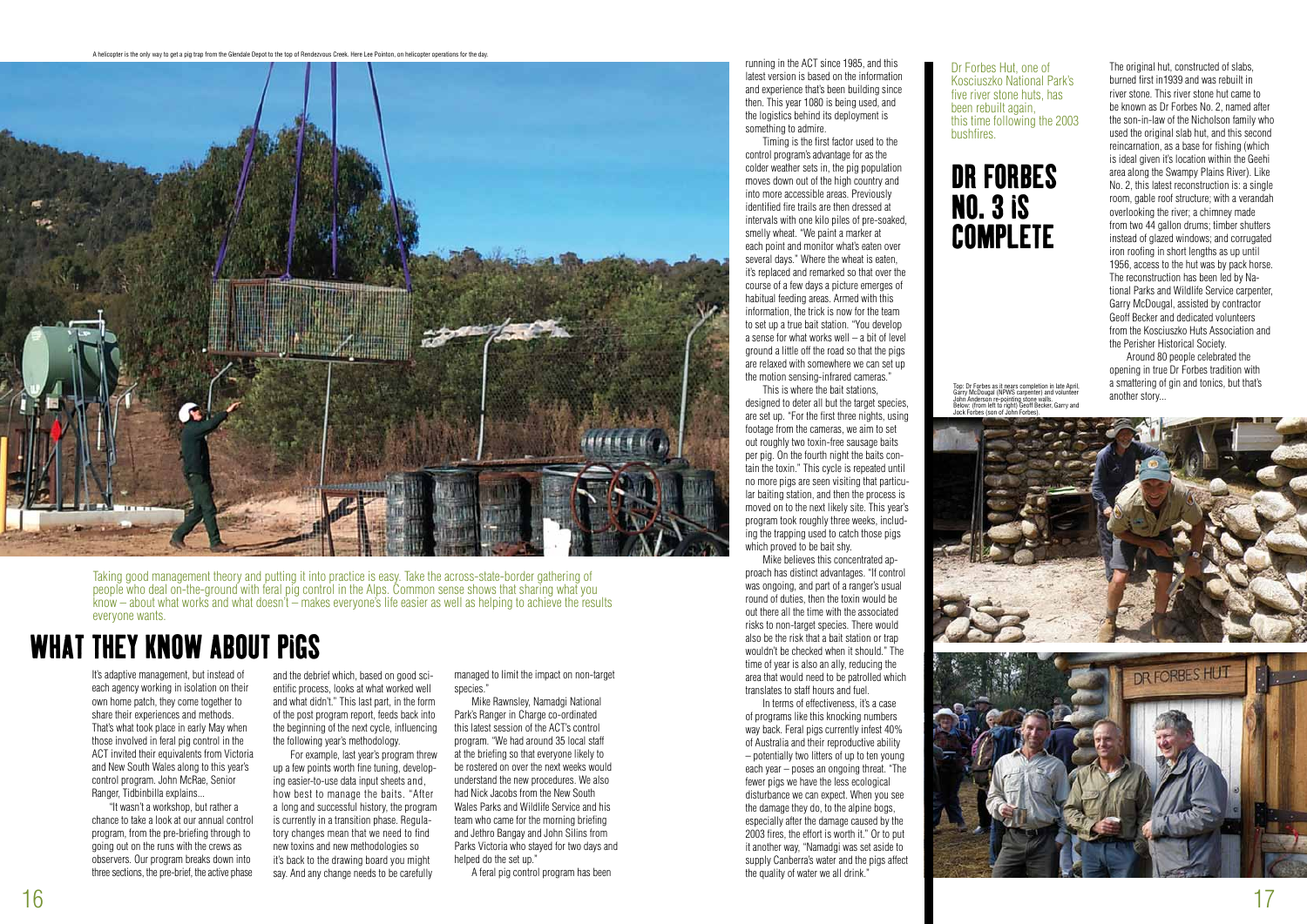As NPWS Manager, Andrew Harrigan, explains, it began in October last year when Murray van der Veer, one of Australia's leading professional photographers, walked into the Tumut visitors centre with his family. There he met Shane Herrington, the Aboriginal Interpretations Trainee at the time, who has since won numerous awards and become Tumut's first permanent Aboriginal Discovery Ranger.

 "Shane took Murray and his family on a tour into a section of the Park and this meeting spawned an idea to bring 16 known landscape photographers together for a weekend based at Currango Homestead, to develop a body of work that could be used to raise further funds to support the Program."

 All went to plan and the resulting exhibition featured images by a range of artists including Jenny Blau, Mark Lang, and Kent Miklenda. Known as *Discovering Country* it opened in The Rocks, Sydney before going on show at the Snowy Region Visitor Centre in Jindabyne.

igton, Aboriginal Discovery Ranger, the catalyst for this exhibition. Photos by (clockwise from top left): Murray Vandervee, Michael Simmons, Murray Vandervee, Mark Lang, Robert Morehead.



 "*Discovering Country* pays tribute to the wisdom of traditional interpretations of land, and the skill and storytelling craft of 16 of Australia's best landscape photographers. It was a life changing weekend for the photographers who focused on incorporating local Indigenous people's understanding of the land in their own photographic storytelling."

#### the program

The National Parks and Wildlife Service Discovery Ranger program trains and mentors local Aboriginal people to become tour guides. To date, 23 Tumut and Brungle Wiradjuri/Wolgalu people have completed both on and off the job training with many going on to secure ongoing employment in the tourism industry – and proceeds from the exhibition have helped support this further.

A chance meeting led to a photographic exhibition which has not only brought together some extraordinary images, but directly supported the National Parks and Wildlife Service Discovery Ranger program at Tumut.









## DISCOVERING THE LANDSCAPE